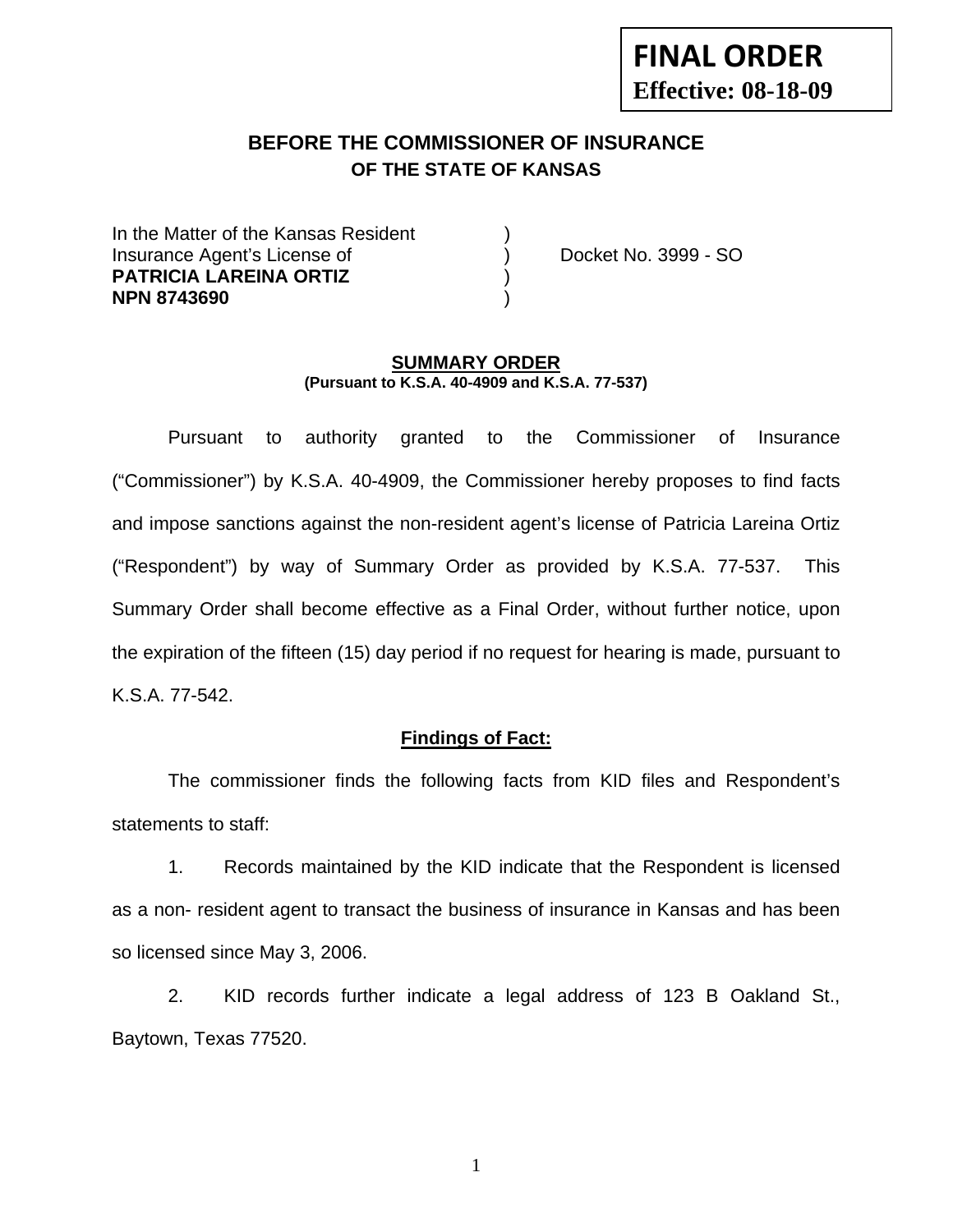3. On or about April 3, 2009 a review of the NAIC State Producer Licensing Report revealed that Respondent's Idaho producer's license was revoked on January 5, 2009 because of "Criminal Record/History".

 4. The same report showed that Respondent's Indiana producer's license was terminated because of "Notice of Nonrenewal of License".

5. Respondent has failed to report the discipline on her license to KID.

### **Applicable Law**

6. K.S.A. 40-4909(a) provides, in relevant part:

"The commissioner may deny, suspend, revoke or refuse renewal of any license issued under this act if the commissioner finds that the applicant or license holder has:

(2) Violated:

 (A) Any provision of chapter 40 of the Kansas Statutes Annotated, and amendments thereto, or any rule and regulation promulgated hereunder;

(6) Been convicted of a misdemeanor or felony.

7. The Commissioner may revoke any license issued under the Insurance

Agents Licensing Act if the Commissioner finds that the interests of the insurer or the

insurable interests of the public are not properly served under such license. K.S.A. 40- 4909(b).

 8. A producer must inform the Commissioner of Insurance within 30 days of any revocation or termination of a producer's license and of any criminal conviction. K.A.R. 40-7-9(a) and (d), respectively.

## **Conclusions of Law**

 9. The Commissioner has jurisdiction over Respondent as well as the subject matter of this proceeding, and such proceeding is held in the public interest. The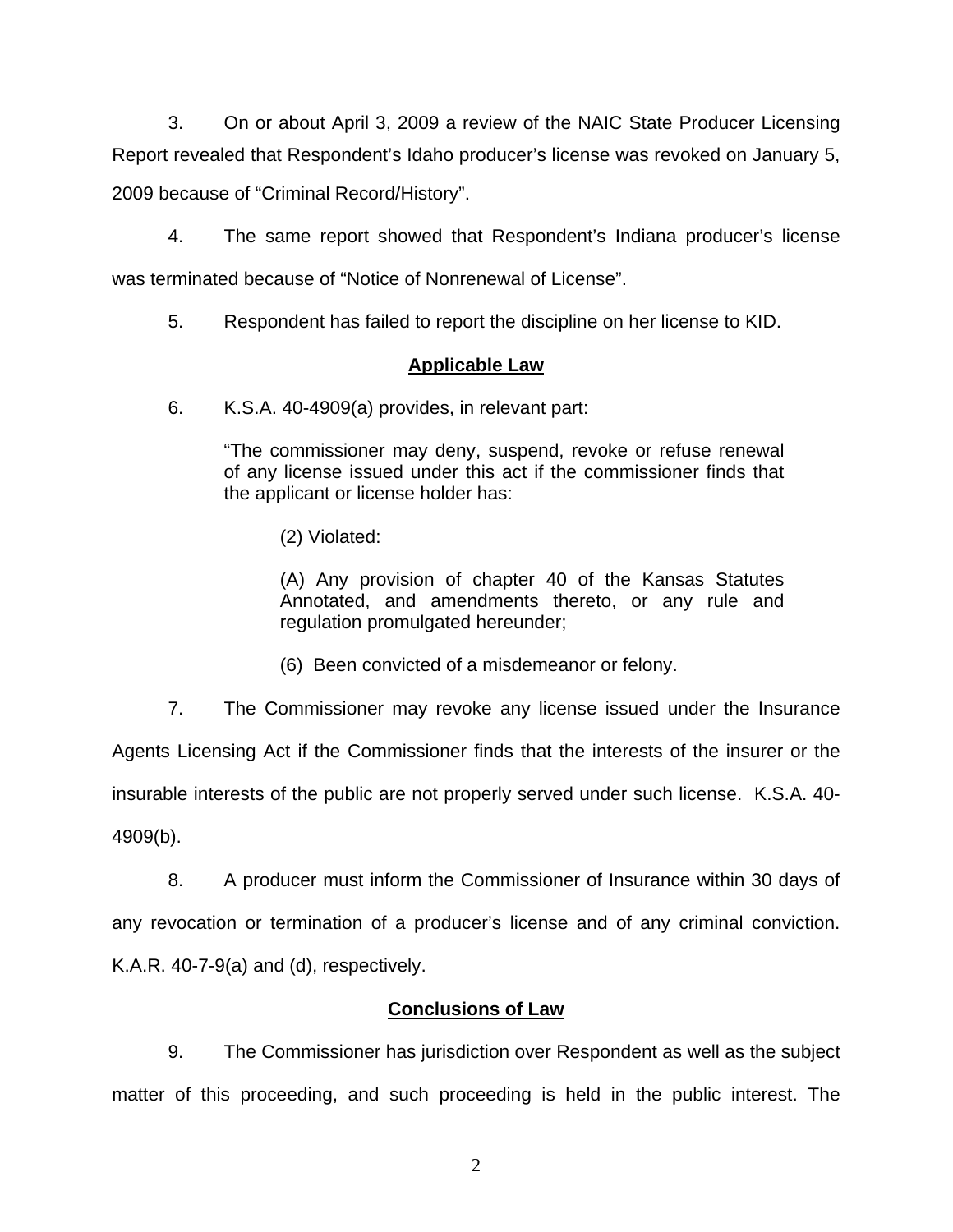Commissioner finds, based on the facts contained in paragraphs 3, 4 and 5, that Respondent has demonstrated incompetence, untrustworthiness, or financial irresponsibility in the conduct of business.

 10. Based on the Respondent's discipline and convictions, the Commissioner concludes that sufficient grounds exist for the revocation of Respondent's insurance agent's license pursuant to K.S.A. 40-4909(b) because such license is not properly serving the interests of the insurer and the insurable interests of the public.

 11. Based on the facts and circumstances set forth herein, it appears that the use of summary proceedings in this matter is appropriate, in accordance with the provisions set forth in K.S.A. 77-537(a), in that the use of summary proceedings does not violate any provision of the law and the protection of the public interest does not require the KID to give notice and opportunity to participate to persons other than Patricia Lareina Ortiz.

**IT IS THEREFORE ORDERED BY THE COMMISSIONER OF INSURANCE THAT** the Kansas resident insurance agent's license of Patricia Lareina Ortiz is hereby **REVOKED. It is further ordered,** that Patricia Lareina Ortiz shall **CEASE and DESIST** from the sale, solicitation, or negotiation of insurance and/or receiving compensation deriving from the sale, solicitation, or negotiation of insurance conducted after the effective date of this order.

3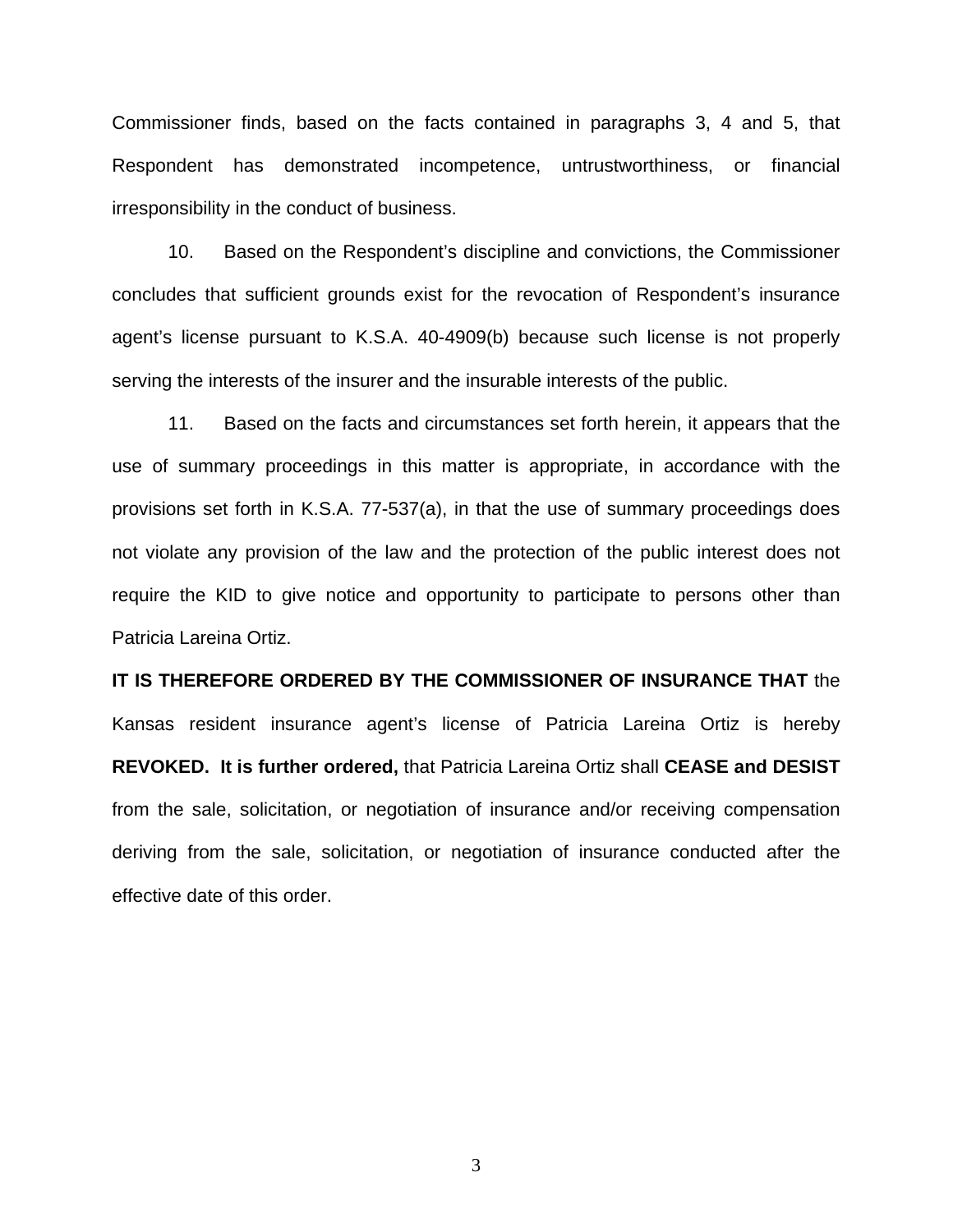#### **NOTICE OF RIGHTS**

(Pursuant to K.S.A. 77-542)

Patricia Lareina Ortiz is entitled to a hearing pursuant to K.S.A. 77-537 and K.S.A. 77-542, the Kansas Administrative Procedure Act. If Respondent desires a hearing, she must file a written request for a hearing with:

 John W. Campbell, General Counsel Kansas Insurance Department 420 S.W. 9<sup>th</sup> Street Topeka, Kansas 66612

This request must be filed within fifteen (15) days from the date of service of this Order. If Respondent requests a hearing, the Kansas Insurance Department will notify her of the time and place of the hearing and information on procedures, right of representation, and other rights of parties relating to the conduct of the hearing, before commencement of the same.

If a hearing is not requested in the time and manner stated above, this Summary Order shall become effective as a Final Order upon the expiration of time for requesting a hearing, pursuant to K.S.A. 77-613. In the event Respondent files a Petition for Judicial Review, pursuant to K.S.A. §77-613(e), the agency officer to be served on behalf of the Kansas Insurance Department is:

 John W. Campbell, General Counsel Kansas Insurance Department 420 S.W.  $9<sup>th</sup>$  Street Topeka, Kansas 66612